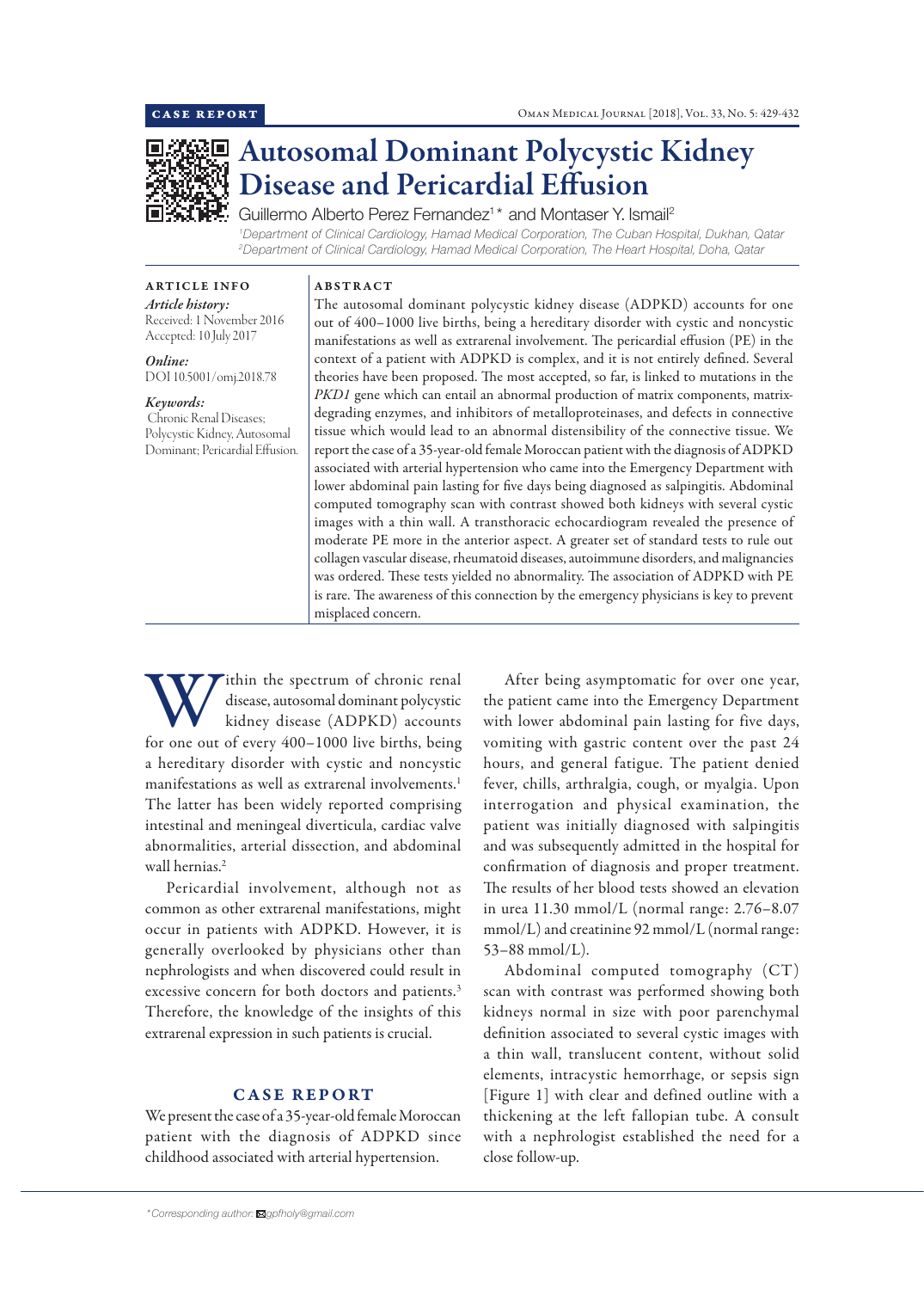

Figure 1: Abdominal computed tomography scan with contrast with several cystic images with a thin wall, translucent content, without solid elements or intracystic hemorrhage or sepsis sign.



Figure 2: (a) Subcostal view showing mild to moderate anterior pericardial effusion (PE) extending towards the apex. (b) Subcostal view showing moderate PE at the level of the right ventricle free wall.



Figure 3: Representative transaxial thin computed tomography sections at low levels of the heart showing moderate pericardial effusion. Red arrows indicate the pericardial fluid.

rate of 115 beats per minute and dizziness when getting out of bed, which prevented the patient from standing. There was no hemodynamic instability during the three episodes of approximately five minutes duration over 24 hours.

One chest X-ray performed at that time showed no significant pathology. A transthoracic echocardiogram revealed the presence of moderate pericardial effusion (PE) more in the anterior aspect, extending to the apex with no signs of impending cardiac tamponade [Figure 2 a and b], the biventricular ejection fraction was normal.

In addition, a thorax CT scan with contrast confirmed the echocardiographic findings of a PE [Figure 3].

A greater set of standard tests to rule out collagen vascular disease, rheumatoid diseases, autoimmune disorders, and malignancies was ordered. These tests yielded no abnormalities.

The patient's symptoms resolved spontaneously without any specific treatment. After five days, the patient was discharged with no symptoms and was advised for follow-up by both nephrology and cardiology specialties.

Two weeks after discharge, the patient had another echocardiogram which displayed no changes compared to the first one during hospitalization.

## DISCUSSION

After one day of hospitalization, the patient started complaining of palpitations with a heart

Although ADPKD begins in-utero, it may take several decades for the symptoms and signs to be evident. As

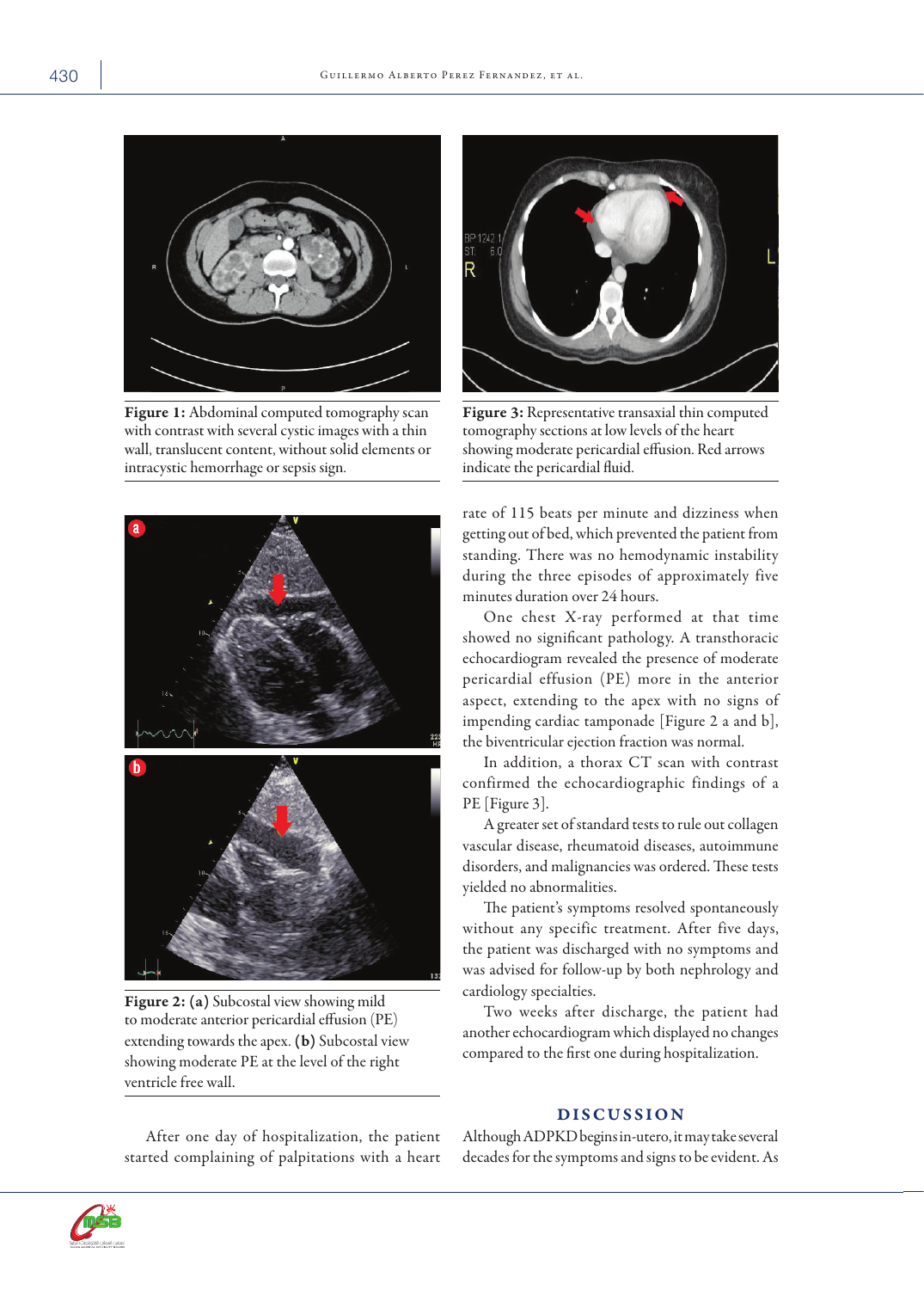Oman med J, vol 33, no 5, september 2018

an autosomal dominant disorder, offspring possess a 50% risk of getting the mutated gene. However, only about half of these cases are diagnosed during life and might have an asymptomatic course.<sup>4</sup>

Two distinct genetic defects have been recognized in the pathogenesis of ADPKD: *PKD1*  which represents nearly 85% of the cases and *PKD2*  $(10-15\% \text{ of the cases})$ .<sup>5</sup>

The polycystin complex (PKD1 and PKD2 encoding polycystin-1 and polycystin-2, respectively) is implicated in the regulation of the cell cycle and holds the key in the pathogenesis of ADPKD. Thus, a defective polycystin complex might lead to abnormal epithelial cell differentiation and the various phenotypic expressions of ADPKD.6

Among the cardiovascular manifestations of ADPKD, valvular abnormalities have been reported by cardiac ultrasonography in up to 30% of patients with ADPKD. The most frequent is mild mitral valve prolapse and aortic regurgitation, and less common mitral and/or tricuspid regurgitation.7

In addition, some reports suggest that ADPKD can also be associated with an increased incidence of coronary aneurysms.<sup>8</sup>

Asymptomatic PE appear to occur at increased frequency in patients with ADPKD. Spaia et al,<sup>9</sup> reported a case of a 48-year-old woman, suffering from end-stage renal disease due to ADPKD who developed refractory pericarditis with moderate PE. In contrast, our patient had good renal function with well-tolerated PE and did not require any intervention.

Islam et al,<sup>10</sup> performed consecutive CT scans in 60 patients with ADPKD, 100 patients without ADPKD with serum creatinine concentrations of 1.1 mg/dL, and 100 potential kidney donors who were retrospectively examined. Of those with ADPKD, 35% had PE compared with 9% of those without ADPKD. All PE were asymptomatic. Although frequently moderate to large, these effusions are generally well-tolerated and clinically inconsequential. In our case, likewise, the PE had no clinical consequences.

PE in the context of a patient with ADPKD is complex and is not entirely defined. Several theories have been proposed. The most accepted, so far, is linked to mutations in the *PKD1* gene, which entails an abnormal production of matrix components, matrix-degrading enzymes, and inhibitors of metalloproteinases, and defects in connective tissue leading to an abnormal distensibility of the connective tissue (increased compliance and impaired recoil), possibly combined with a slightly increased extracellular volume facilitating the development of PE in patients with ADPKD.<sup>9,10</sup>

CT scan usage is increasingly expanding in medicine practice<sup>10,11</sup> a well-established technique to detect the existence and severity of PE, although it is less sensitive than echocardiography to assess its hemodynamic impact. Echocardiography is still the best imaging technique to make a bedside assessment of any patient in which PE is suspected.12 Consequently, setting-up standard operating procedures and developing pathways for the clinicians to manage such patients will improve the quality of care and will undoubtedly reduce the patients' exposure to radiation as well as the overall cost to the radiology department.13 Thus, this will help to minimize the growing demands on the radiology department.

In our patient, the PE was graded as mild to moderate with no compromise of the hemodynamics but raised substantial concern on the doctors who looked after the patient. Thus, the patient was subjected to different tests to find out the cause of the pericardial affectation. Even the likelihood of a pericardial biopsy was considered, however, this choice was dismissed after the consultation with a nephrologist.

### CONCLUSION

PE is an extrarenal manifestation in the setting of a patient with ADPKD present in up to 35% of such patients. Awareness of this co-existence, in the absence of hemodynamic compromise, should prevent excessive diagnostic tests by the physicians.

#### *Disclosure*

The authors declared no conflicts of interest.

#### references

- 1. Torres VE, Harris PC, Pirson Y. Autosomal dominant polycystic kidney disease. Lancet 2007 Apr;369(9569):1287- 1301.
- 2. Catapano F, Pancaldi S, Pace Napoleone C, De Sanctis LB, Gargiulo G, Emiliani G, et al. An unusual cardiac manifestation in autosomal dominant polycystic kidney disease. Case Rep Nephrol 2012;2012:978170.
- 3. Schrier RW. Optimal care of autosomal dominant polycystic kidney disease patients. Nephrology (Carlton). 2006 Apr;11(2):124-30.